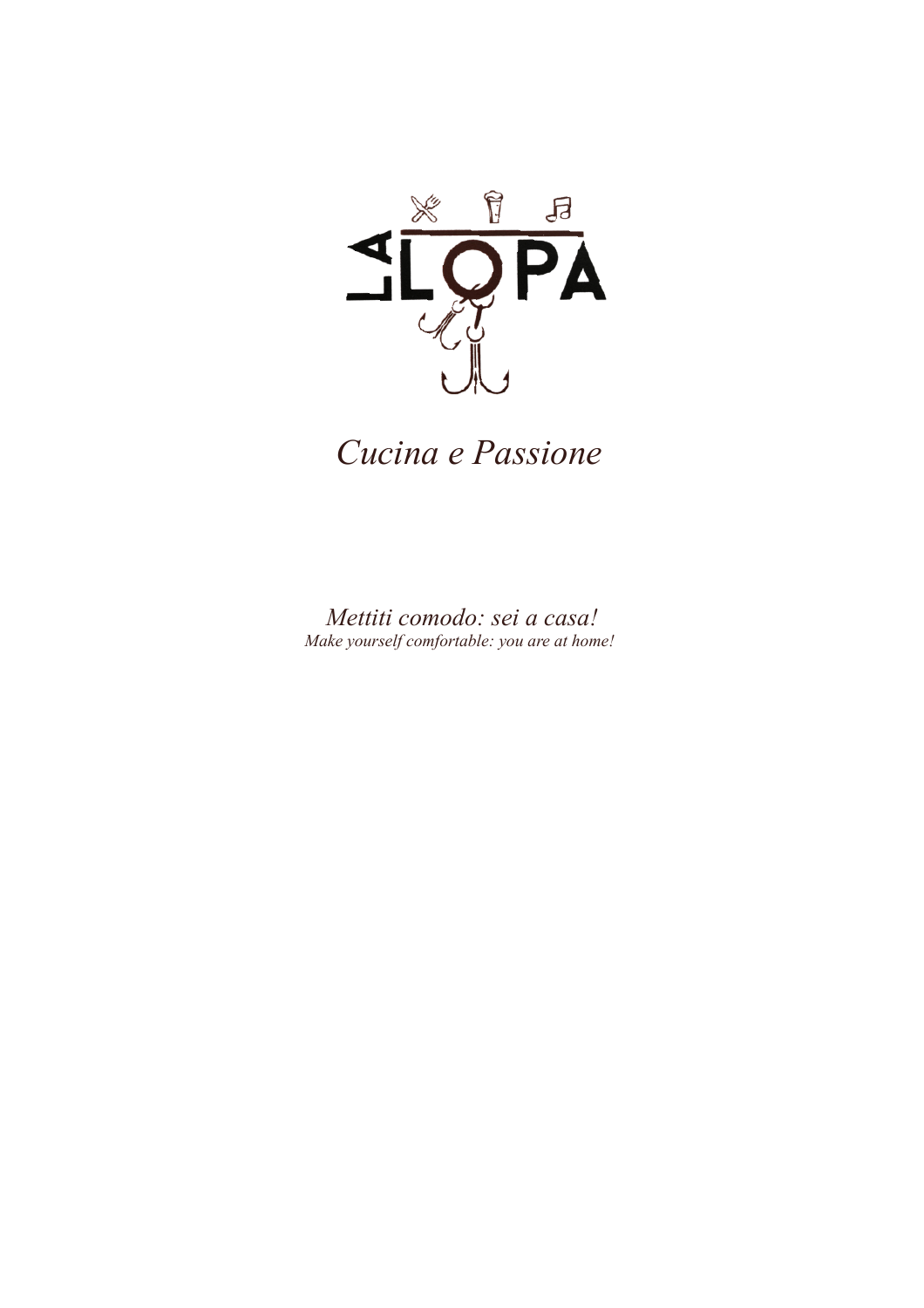# **LA TRADIZIONE**

#### **"ACCMNZèM BUN"** - *per un buon inizio,* SELEZIONE DI SALUMI E FORMAGGI TIPICI DI PRODUZIONE ARTIGIANALE

| Selection of mixed charcuteries and cheeses handcrafted                                                                                                                                                             | <b>PERDUE</b><br><b>PERSONE</b> | €<br>18.00 |
|---------------------------------------------------------------------------------------------------------------------------------------------------------------------------------------------------------------------|---------------------------------|------------|
| "IL RIPOSO DELLA POLPETTA"<br>POLPETTE DI PANE DI MATERA IN SALSA DI POMODORO E BASILICO FRESCO<br>(vegetariano)<br>Bread-balls handmade with tomato sauce and fresh basil                                          |                                 | €<br>10,0  |
| "UOVO COTTO A BASSA TEMPERATURA"<br>CIME DI RAPA, MOLLICA FRITTA DI PANE DI MATERA, POLVERE DI<br><b>PEPERONCINO</b><br>Poached egg slow cooked, wild tender steam broccoli and bread crumble with chilly<br>pouder |                                 | €<br>14,0  |
| "CECCIO"<br>CON SALSA DI POMODORO SECCO E NOCI (vegano)<br>Pasta bread deep-fried with sundried tomato pesto, pecan nuts                                                                                            |                                 |            |

# **IL PASCOLO**

| "SELEZIONE DI FORMAGGI LUCANI"                           |         |
|----------------------------------------------------------|---------|
| CAPRINO E PECORINO DELLA MURGIA, CACIOCAVALLO LUCANO     |         |
| STAGIONATO IN GROTTA, CANESTRATO DI MOLITERNO IGP E      |         |
| CACIOCAVALLO PODOLICO DI BASILICATA                      |         |
| IN ABBINAMENTO A CONFETTURE DEL TERRITORIO (vegetariano) |         |
| Selection of mixed cheeses from basilicata handcrafted   | € 16.00 |
|                                                          |         |

### **L'ORTO**

| <b>PEPERONI CRUSCHI - il nostro street food</b>                                                                                                           |                 |  |
|-----------------------------------------------------------------------------------------------------------------------------------------------------------|-----------------|--|
| Crispy peppers                                                                                                                                            | $\epsilon$ 8.00 |  |
| "CRAPIATA"                                                                                                                                                |                 |  |
| LA ZUPPA DI MATERA CON MISTO DI LEGUMI, CEREALI E PATATE NOVELLE (vegano)                                                                                 |                 |  |
| Mixed legumes soup, cereals and new potato with bread chips                                                                                               | € 10,00         |  |
| "FAVE E CICORIA"                                                                                                                                          |                 |  |
| CREMA DI FAVE SECCHE, CICORIE DI CAMPO E PEPERONE CRUSCO DI SENISE IGP (vegano)                                                                           |                 |  |
| Broad beans puree', wild cicory and "crusco" sundried pepper from senise i.g.p.                                                                           | € 12,00         |  |
| <b>IL GRANO</b>                                                                                                                                           |                 |  |
| Le nostre paste sono fatte a mano con semola rimacinata di grano duro, acqua e sale<br>handmade pasta with re-milled durum wheat semolina, water and salt |                 |  |
| <b>STRASCINATE ALLE CIME DI RAPA</b>                                                                                                                      |                 |  |
| CON ACCIUGHE, CRUSCO, MOLLICA DI PANE FRITTO, AGLIO E OLIO                                                                                                |                 |  |
| Handmade stascinate pasta with anchovies, crispy peppers, bread crumble, garlic and oil                                                                   | € 12,00         |  |
| <b>CAVATELLI DI MISKIGLIO</b>                                                                                                                             |                 |  |
| CON RAGU' DI SALSICCIA PEZZENTE, CREMA DI FAGIOLI ROSSI                                                                                                   |                 |  |
| DI PIGNOLA. MOLLICA FRITTA DI PANE DI MATERA E                                                                                                            |                 |  |
| POMODORINI SECCHI DELLA COSTA JONICA                                                                                                                      |                 |  |
| Handmade cavatelli pasta with "pezzente" sausage ragu', red beans, sundried tomato and bread crumble                                                      | € 14,00         |  |
| <b>ORECCHIETTE E CALZONI</b>                                                                                                                              |                 |  |
| DI RICOTTA DOLCE DELLA TRADIZIONE, CON RAGU' DI CARNI PREGIATE                                                                                            |                 |  |
| Handmade orecchiette and ravioli pasta, filled with ricotta, lemon zest and cinnamon, with reach meats ragu'                                              | € 16.00         |  |